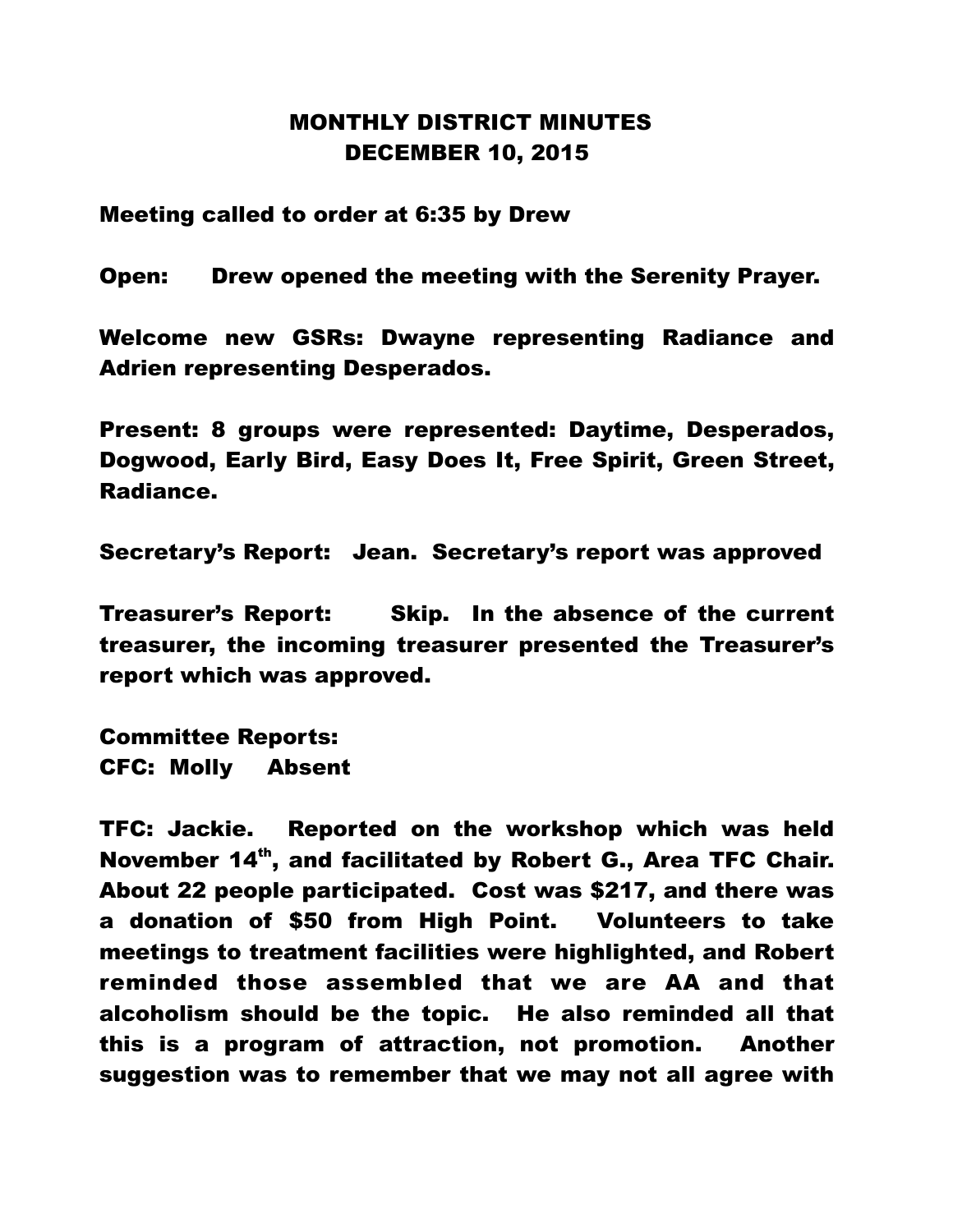regulations of certain treatment centers, but while there we need to respect those rules and regulations. Jackie reported that Cone Behavioral Health meetings are going well.

CPC/PI: Dave H. resigned chairmanship of this committee and it is now an open position.

Special Events: Rucker. New Years Eve party in the planning. Flyers to be available by Monday. Anyone interested in planning, setting up, decorating, serving, cleaning up can reach Rucker at se@nc23.org. First food service will be around 5:30, a speaker at 7:00, a second food service following the speaker, and a speaker at 9:00. Music will follow at 10:30.

Grapevine: Dan. Said he will continue as Grapevine chair as no one stepped up. He said there will be a drawing for 2 subscriptions to the Grapevine at the New Year's Eve Party. Regarding the Subscription Contest Challenge, we are currently in  $20<sup>th</sup>$  place. To date our area has 378 new subscriptions.

Website: Open Position

Special Needs: Open Position

Intergroup: Open Position

LCM: Dave/Roberta. Roberta reported that all updates have been forwarded to GSO.